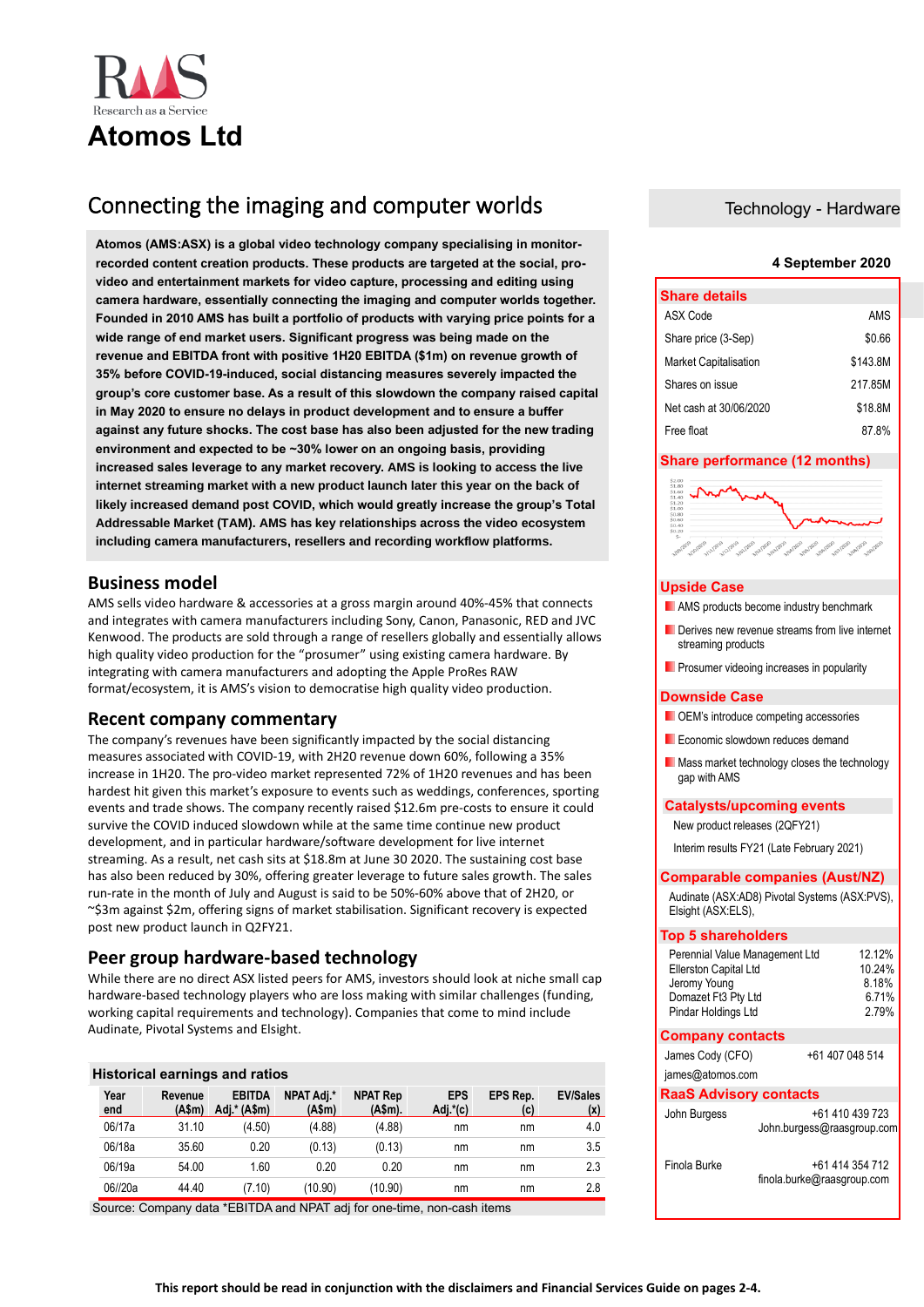

# FINANCIAL SERVICES GUIDE

**RaaS Advisory Pty Ltd**

# **ABN 99 614 783 363**

# **Corporate Authorised Representative, number 1248415**

**of**

**BR SECURITIES AUSTRALIA PTY LTD ABN 92 168 734 530 AFSL 456663**

**Effective Date: 26th November 2018**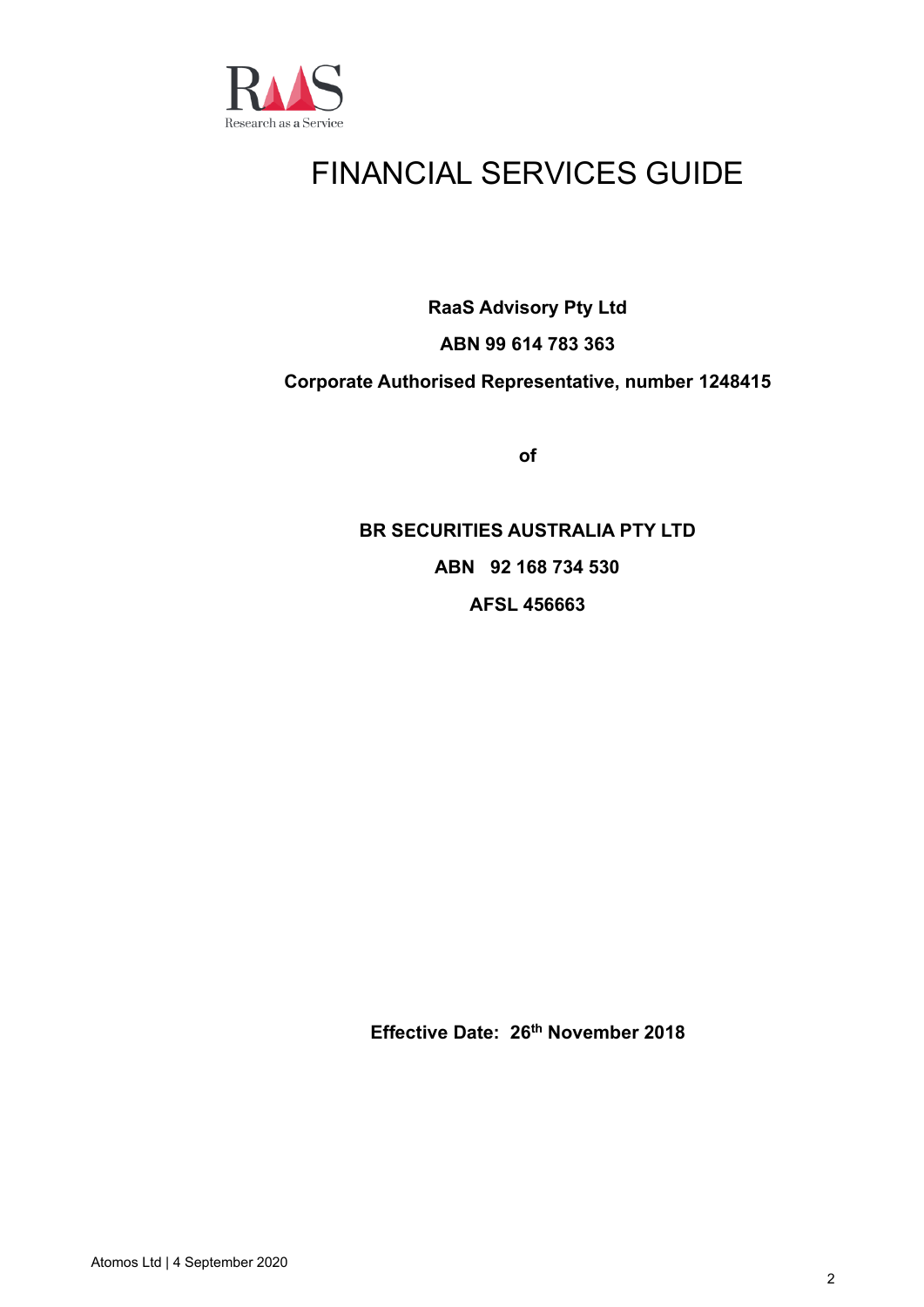

#### **About Us**

BR Securities Australia Pty Ltd (BR) is the holder of Australian Financial Services License ("AFSL") number 456663. RaaS Advisory Pty Ltd (RaaS) is an Authorised Representative (number 1248415) of BR. This Financial Service Guide (FSG) is designed to assist you in deciding whether to use RaaS's services and includes such things as

- who we are
- our services
- how we transact with you
- how we are paid, and
- complaint processes

Contact Details, BR and RaaS

BR Head Office: Level 14, 344 Queen Street, Brisbane, QLD, 4000 RaaS. 20 Halls Road Arcadia, NSW 2159 P: +61 414 354712

E: finola.burke@raasgroup.com

RaaS is the entity providing the authorised AFSL services to you as a retail or wholesale client.

#### **What Financial Services are we authorised to provide?** RaaS is authorised to

- provide general advice to retail and wholesale clients in relation to
	- Securities
- deal on behalf of retail and wholesale clients in relation to

**Securities** 

The distribution of this FSG by RaaS is authorized by BR.

#### **Our general advice service**

Please note that any advice given by RaaS is general advice, as the information or advice given will not take into account your particular objectives, financial situation or needs. You should, before acting on the advice, consider the appropriateness of the advice, having regard to your objectives, financial situation and needs. If our advice relates to the acquisition, or possible acquisition, of a particular financial product you should read any relevant Prospectus, Product Disclosure Statement or like instrument. As we only provide general advice we will not be providing a Statement of Advice. We will provide you with recommendations on securities

# **Our dealing service**

RaaS can arrange for you to invest in securities issued under a prospectus by firstly sending you the offer document and then assisting you fill out the application from if needed.

#### **How are we paid?**

RaaS earns fees for producing research reports. Sometimes these fees are from companies for producing research reports and/or a financial model. When the fee is derived from a company, this is clearly highlighted on the front page of the report and in the disclaimers and disclosures section of the report. We may also receive a fee for our dealing service, from the company issuing the securities.

# **Associations and Relationships**

BR, RaaS, its directors and related parties have no associations or relationships with any product issuers other than when advising retail clients to invest in managed funds when the managers of these funds may also be clients of BR. RaaS's representatives may from time to time deal in or otherwise have a financial interest in financial products recommended to you but any material ownership will be disclosed to you when relevant advice is provided.

#### **Complaints**

If you have a complaint about our service you should contact your representative and tell them about your complaint. The representative will follow BR's internal dispute resolution policy, which includes sending you a copy of the policy when required to. If you aren't satisfied with an outcome, you may contact AFCA, see below. BR is a member of the Australian Financial Complaints Authority (AFCA). AFCA provide fair and independent financial services complaint resolution that is free to consumers.

Website[: www.afca.org.au;](http://www.afca.org.au/) Email[: info@afca.org.au;](mailto:info@afca.org.au) Telephone: 1800931678 (free call)

In writing to: Australian Financial Complaints Authority, GPO Box 3, Melbourne, VIC, 3001.

## **Professional Indemnity Insurance**

BR has in place Professional Indemnity Insurance which satisfies the requirements for compensation under s912B of the Corporations Act and that covers our authorized representatives.